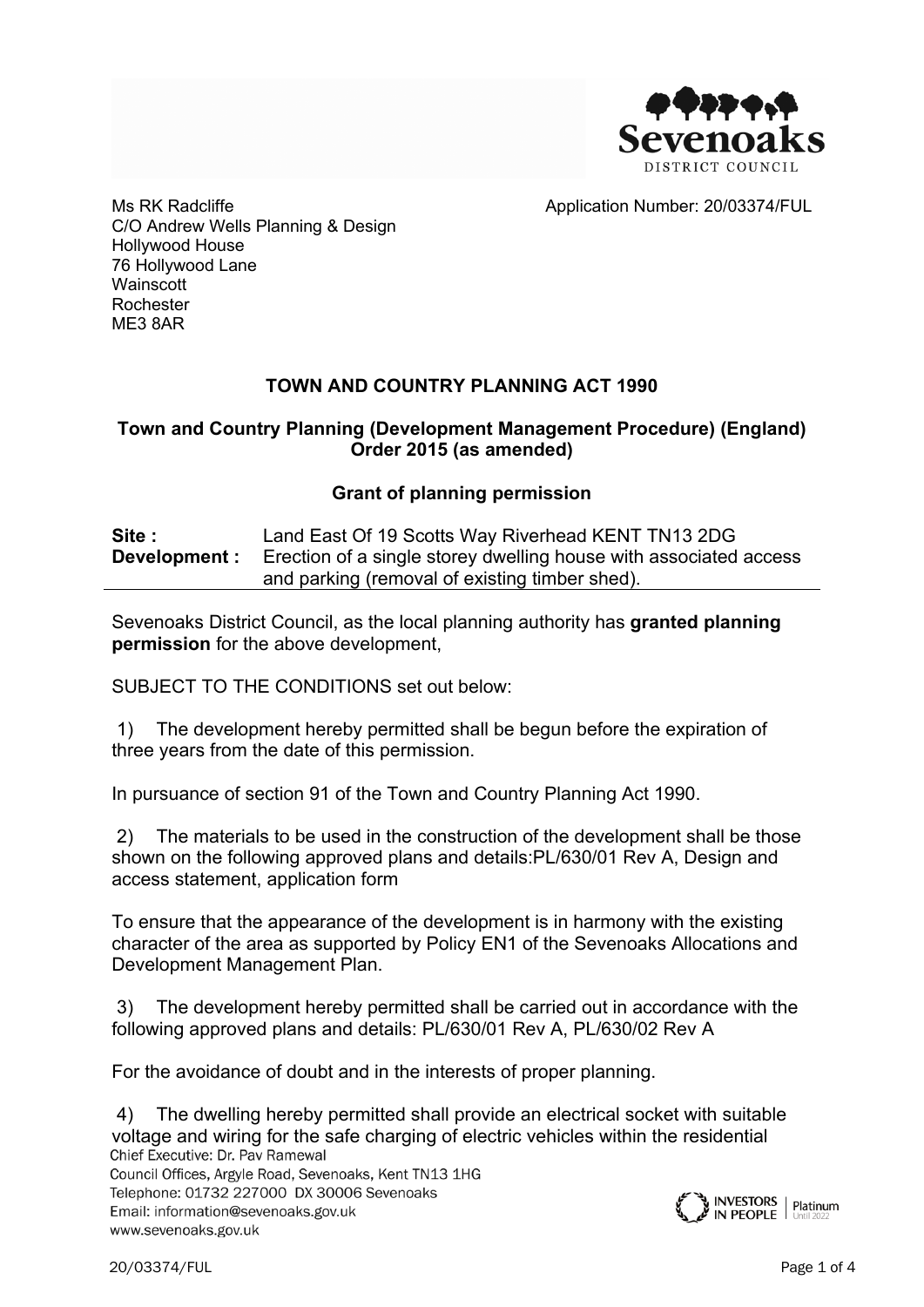curtilage prior to its first occupation and maintained thereafter.

In order to mitigate and adapt to climate change in accordance with policies EN1 and T3 of the Sevenoaks Allocations and Development Management Plan.

5) Prior to first occupation, the details of any hard or soft landscaping works or new boundary treatments on the site are to be submitted to an approved in writing by the local planning authority. Details shall include:- A planting plan clearly identifying existing planting, plants to be retained and any new planting), any bounrdary treatments;- A schedule of the new plants to be included (noting species, size of stock at time of planting and proposed number/densities); - A programme of implementation including any necessary protection measures during construction;All landscaping in accordance with the approved scheme shall be completed / planted during the first planting season following practical completion of the development hereby approved. The landscaping and tree planting shall have a two year maintenance / watering provision following planting and any existing tree shown to be retained or trees or shrubs to be planted as part of the approved landscaping scheme which are removed, die, become severely damaged or diseased within five years of completion of the development shall be replaced with the same species or an approved alternative to the satisfaction of the Local Planning Authority within the next planting season.The development shall be carried out strictly in accordance with the details so approved and shall be maintained as such thereafter.

In the interest of visual amenity in accordance with Policy EN1 of the Sevenoaks Allocations and Development Management Plan.

6) Before the use or occupation of the development hereby permitted, the car parking areas shown on the approved plan no. PL/630/01 Rev A shall be provided and shall be kept available for the parking of cars at all times.

In the interest of highway safety as supported by Policies EN1, T2 of the Sevenoaks Allocations and Development Management Plan.

Richard Nomi

**Richard Morris Deputy Chief Executive** Chief Officer - Planning & Regulatory Services

**Dated:** 31 March 2021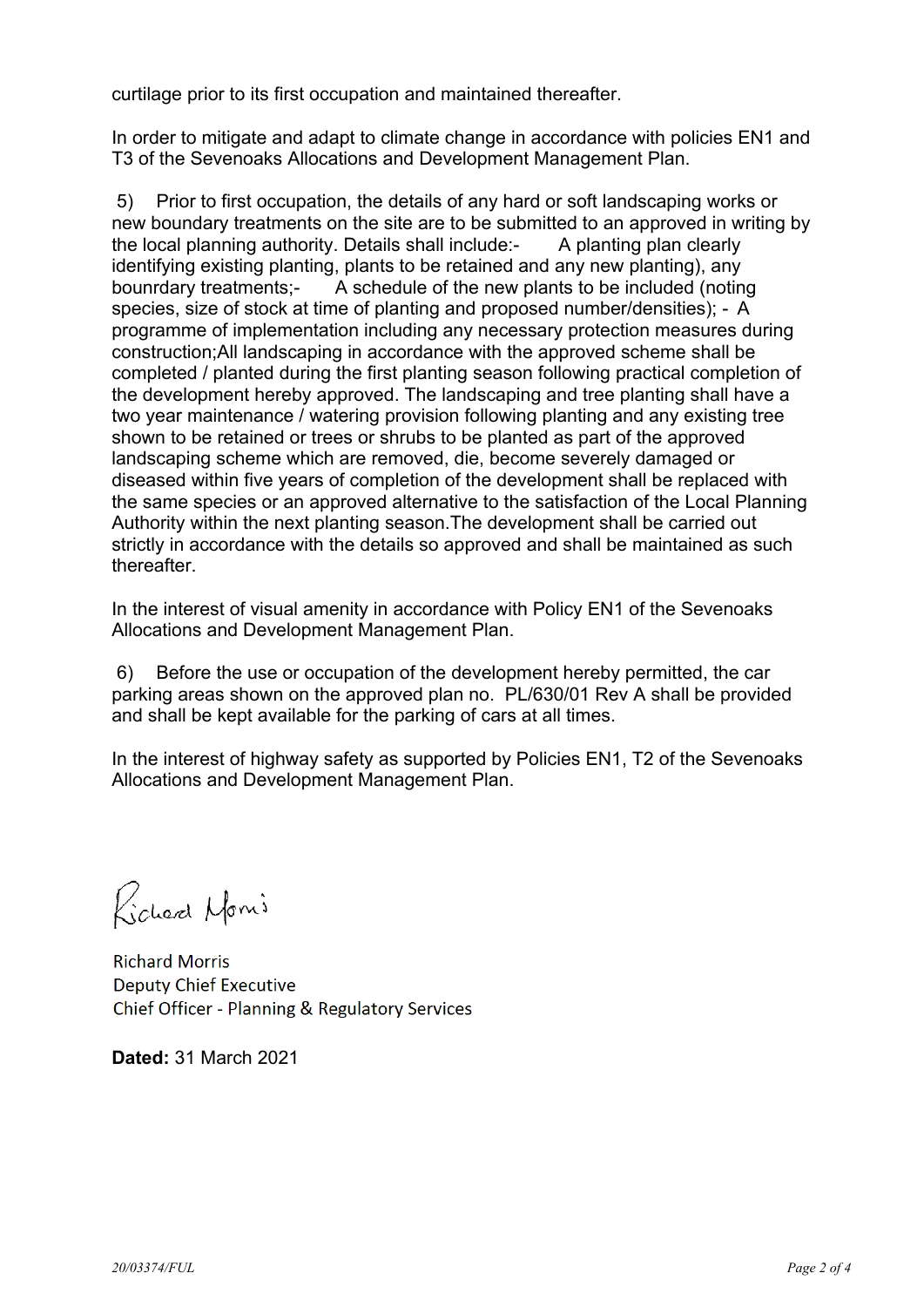### **Notes for the applicant**

#### **Conditions**

If permission has been granted you will see that it may be subject to a number of planning conditions. They are an integral part of our decision on your application and are important because they describe how we require you to carry out the approved work or operate the premises. It is YOUR responsibility to comply fully with them. Please pay particular attention to those conditions which have to be met before work commences, such as obtaining approval for the siting and levels of buildings and the protection of trees on the site. If you do not comply with all the conditions in full this may invalidate the permission.

There is a fee required when submitting an application to discharge conditions to the District Council, unless the application relates solely to conditions on a listed building consent. Further information on how to submit an application or the fee required can be found at: [https://www.sevenoaks.gov.uk/info/20013/planning\\_applications/282/apply\\_for\\_planning\\_per](https://www.sevenoaks.gov.uk/info/20013/planning_applications/282/apply_for_planning_permission) [mission](https://www.sevenoaks.gov.uk/info/20013/planning_applications/282/apply_for_planning_permission).

Further information about how to comply with planning conditions can be found at: [https://www.planningportal.co.uk/info/200126/applications/60/consent\\_types/12](https://www.planningportal.co.uk/info/200126/applications/60/consent_types/12)

Please note that there is a right of appeal against a planning condition. Further information can be found at: [https://www.planningportal.co.uk/info/200207/appeals/108/types\\_of\\_appeal](https://www.planningportal.co.uk/info/200207/appeals/108/types_of_appeal)

#### **Community Infrastructure Levy (CIL)**

This proposal may be liable for the Community Infrastructure Levy (CIL). This may be payable to the District Council, as the local collecting authority, on commencement of application 20/03374/FUL.

If CIL is liable, we will contact all relevant interested parties once we have issued a decision notice and serve them with a liability notice. This will identify the parties, the scale of liability, how it was calculated, when it will be due for payment and the opportunities to claim relief. Should you wish to claim relief from CIL you must make an application to us before any work starts on site. There is no automatic exemption from the CIL and it is not possible to make a retrospective claim once work has started.

Any party liable to pay CIL must assume liability before any work starts; they must provide us with a valid [Commencement](https://www.planningportal.co.uk/info/200126/applications/70/community_infrastructure_levy/5) Notice. If this is not provided we can impose surcharges and require immediate payment.

Please email *[cilenquiries@sevenoaks.gov.uk](mailto:cilenquiries@sevenoaks.gov.uk)* quoting 20/03374/FUL if you have any questions about CIL, before work commences.

#### **National Planning Policy Framework**

In dealing with this application we have implemented the requirements in the National Planning Policy Framework to work with the applicant/agent in a positive, proactive and creative way by offering a pre-application advice service; as appropriate updating applicants/agents of any issues that may arise in the processing of their application and where possible and if applicable suggesting solutions to secure a successful outcome. We have considered the application in light of our statutory policies in our development plan as set out in the officer's report.

#### **Building Control**